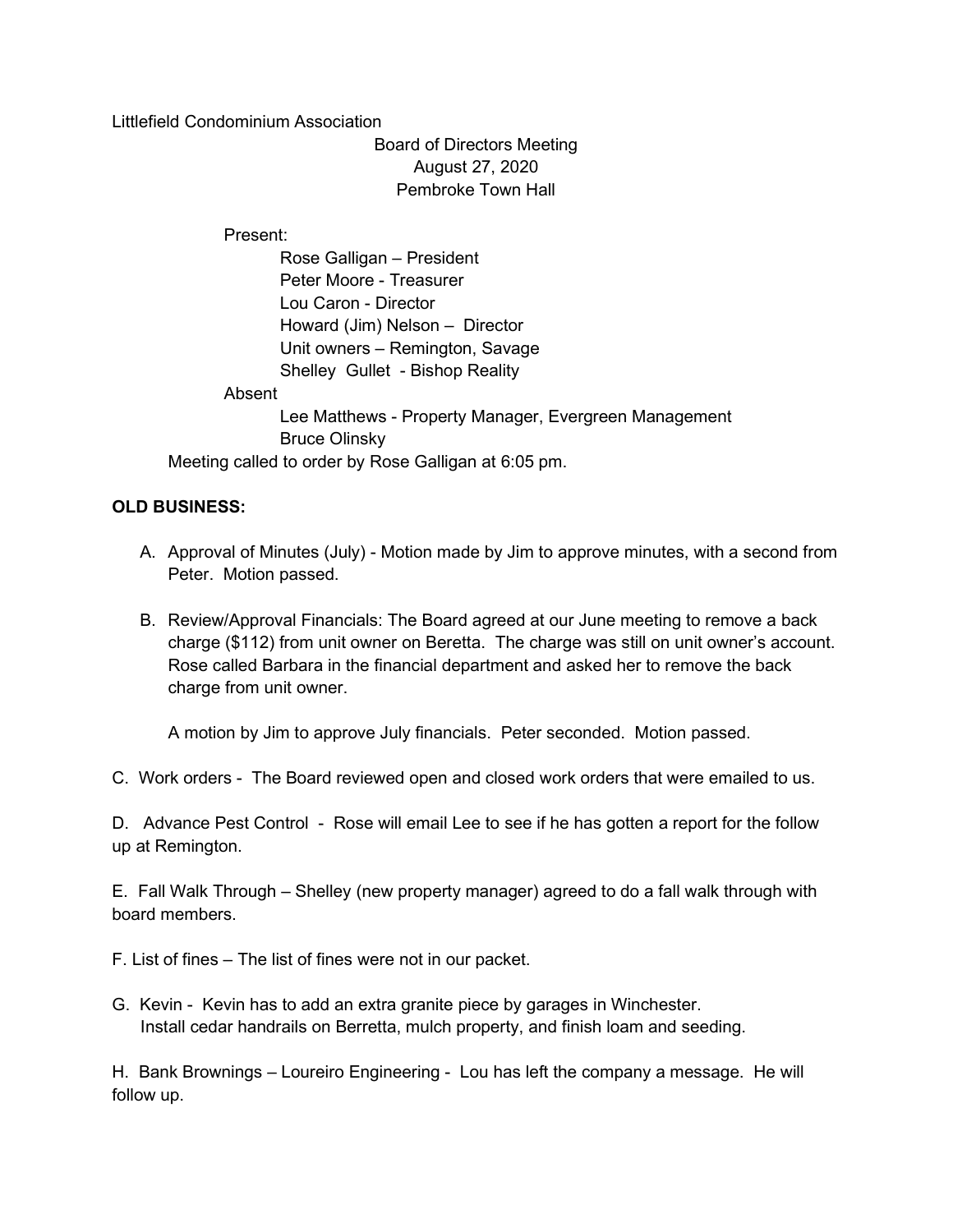I. Issues.

1) Chimney fines for non-inspection - there was no follow up by E/H. New inspections will be needed in the fall. A reminder will go pit to all unit owners that have a chimney.

2) Shed doors – It was noted that some doors do not close and some are in terrible condition. This will be address during the fall walk through.

3) SB – unregistered vehicles. With a new management company coming aboard, this will be addressed with new registration sheets. Shelley informed that the form can be filled out online and emailed to her or owners can print out hard copy and mail to her.

4) Coupon Booklets - credit. Rose had talked to Paul O. about credit for the over charge on the booklets we paid for (\$490.77). Paul does not want to assume the cost of the increase even though it is stated in our contract that coupon booklets would be \$5 each. We were charged \$8.99 per booklet. Paul mentioned to Rose he would go back and charge us for Lee attending monthly meetings. In the contract it states he only has to attend 10 a year. Rose mentioned that Lee should have told us he did not have to attend. Later she realized that we never had a May meeting and Lee did not attend the August meeting.

5) Estimates – roofs/ stump grinding/

Roofs cleaning – waiting for estimates.

Stump grinding – Rose received estimate from Magoon Tree Service. Rose and Lou will walk the property this week.

6) Flooding in Garages

7 NB garage - on hold waiting to see if water comes in during major rainfall.

10 SB garage - Pete made a motion to accept Brickett Hill Landscape proposal. Jim seconded. Motion passed

J. Other Business

 Rose will email Lee to see if he has contacted the phone company about the exposed wires at 9 Savage and 6 Beretta.

## NEW BUSINESS:

A. Open Session- Gentlemen from Olivewood Energy gave a presentation about a solar farm that will abut Littlefield Condominiums. This will be replacing a proposed housing development. Questions and answers followed their presentation. It should be noted that this solar farm is in the beginning stages of development.